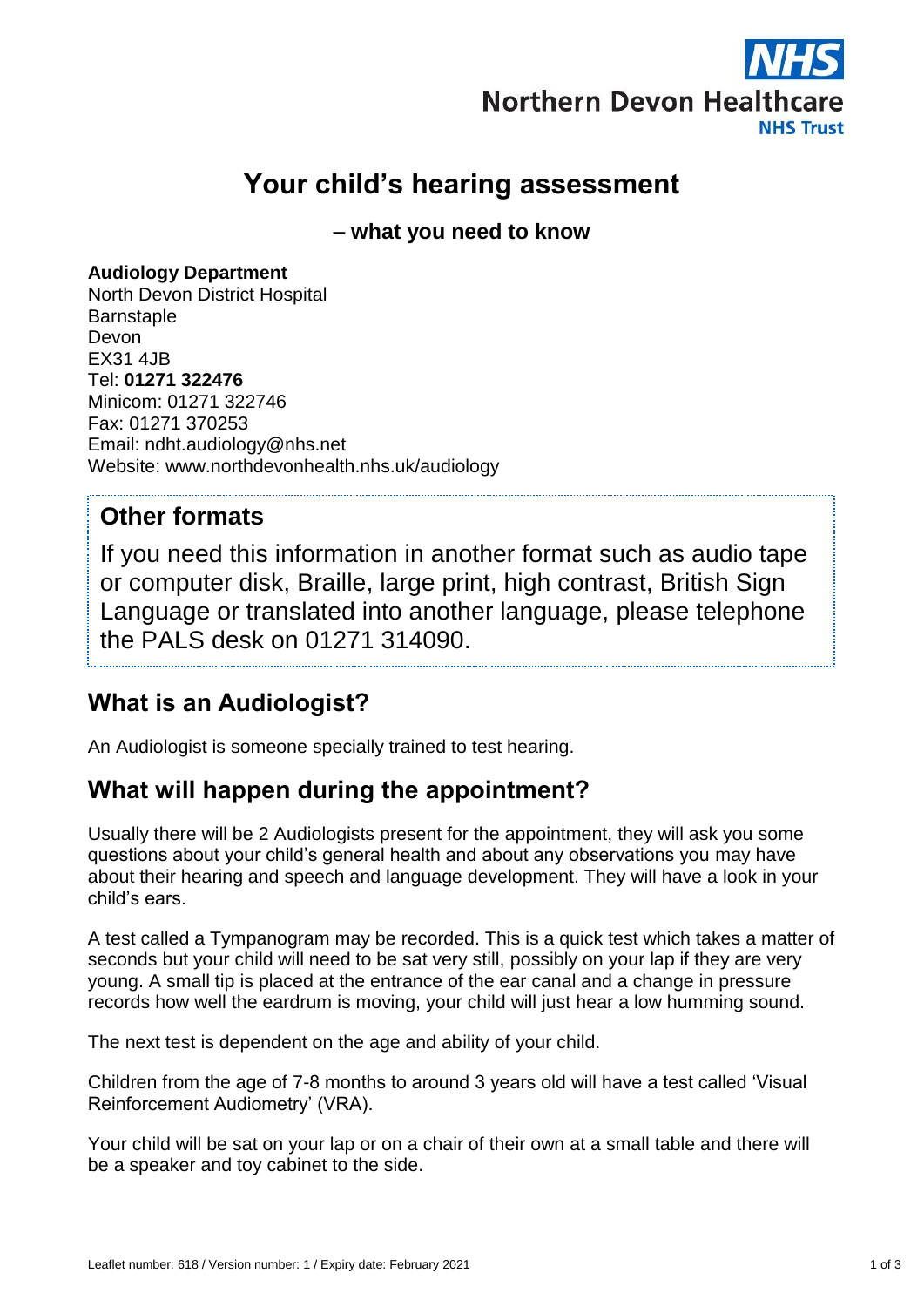

One Audiologist will engage your child with some small toys at the table, the other Audiologist will be sat at the computer controlling the sounds and the toy cabinet. Different sounds will be presented and the toy in the cabinet lights up as a reward when your child turns to the sound. If your child will allow, we may also record some responses with a small foam eartip in the ear.

Children over the age of 3 years may be able to have an Audiogram (most children can do this by the age of 4). This test involves wearing headphones and either putting a brick in a box or pressing a button when they hear a sound.

# **What will happen to my child's hearing test results?**

You will be given a report to take with you when you leave, however if this is not possible on the day it will be sent to you in the post.

A copy of the test results, as well as an accompanying letter, will always be sent to the person who referred your child to the Audiology Department and copies sent to relevant health professionals who are involved with your child's care. You will have the option of receiving a copy of the letter. A copy of the hearing test is also stored in your hospital records and on the Audiology database.

### **How to contact us?**

If you have any queries about your appointment or problems as a result of the test/procedure or about your hearing aid(s), then you can contact the Audiology Department on **01271 322476**, between 8am and 6pm, Monday to Friday. Alternatively, you can email us at [ndht.audiology@nhs.net.](mailto:ndht.audiology@nhs.net)